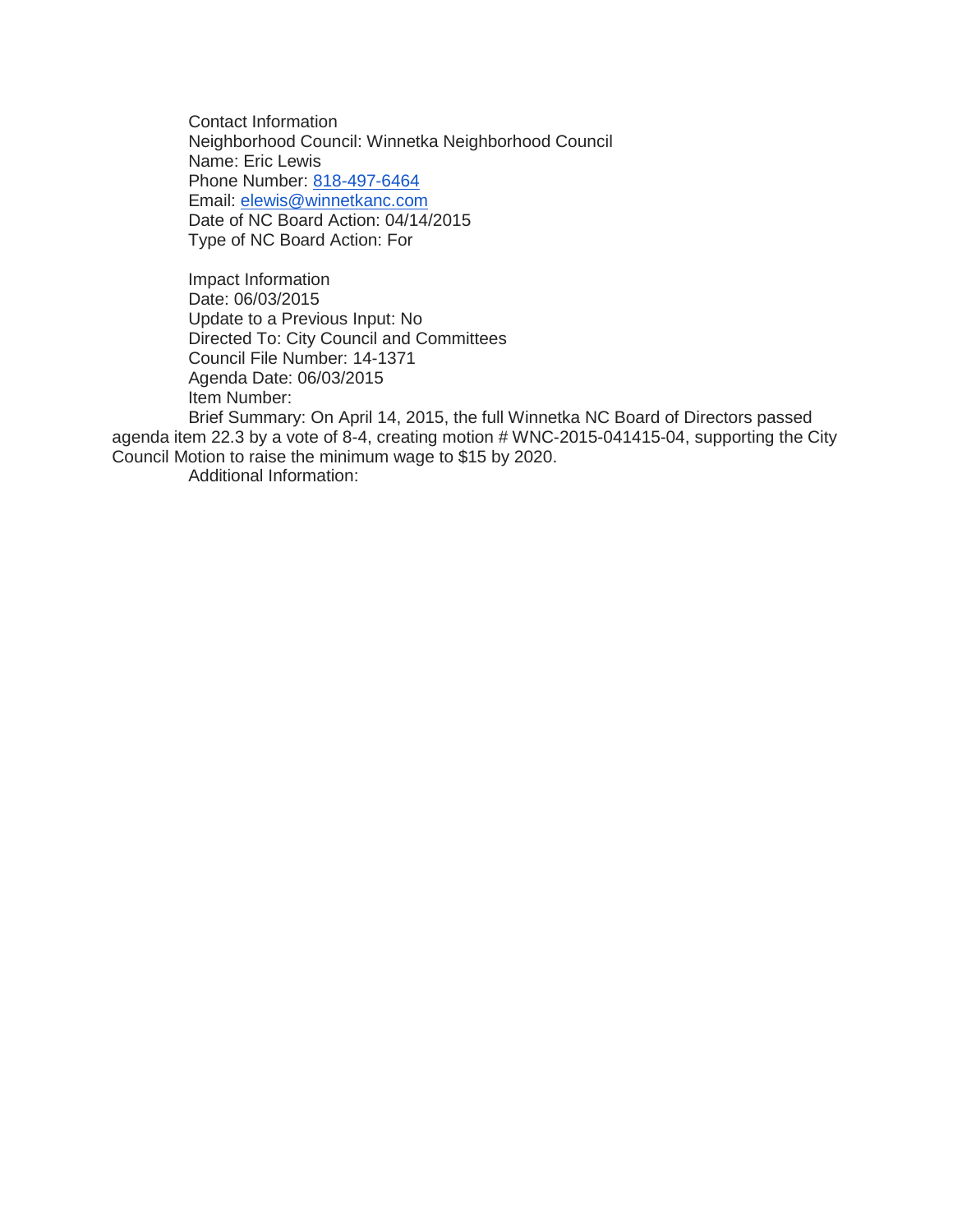

## **WINNETKA NEIGHBORHOOD COUNCIL**

20122 Vanowen St., Winnetka, CA 91306 [WinnetkaNC.com](http://www.winnetkanc.com/) #WinnetkaNC

| President            | Vice-<br>President               | Secretary               | Treasurer         | Parliamentarian       |
|----------------------|----------------------------------|-------------------------|-------------------|-----------------------|
| Eric Lewis           | Erick<br>Lace                    | Mary<br>Ellen<br>Moreno | Popowich          | Trevor Owen           |
|                      |                                  | <b>Board Members</b>    |                   |                       |
| Steven               | Victor                           | Kathleen                | John              | Tess                  |
| Fuhrman              | Lerma                            | Pelaez                  | Poer              | Reves-Dunn            |
| Madison<br>Lamoreaux | <b>Bettie</b><br>Ross-<br>Blumer | Tom<br>Sattler          | David<br>Uebersax | Vacant<br>(Youth Rep) |



# **REGULAR GENERAL MEETING MINUTES**

## Tuesday, April 14, 2015, 6:30 PM Winnetka Convention Center, 20122 Vanowen St., Winnetka, CA 91306 (located next to Winnetka Bowl)

The Winnetka Neighborhood Council holds its regular meetings on the second Tuesday of every month and may also call any additional required special meetings in accordance with its Bylaws and the Brown Act. The agenda for a regular or special meeting is posted for public review within Winnetka, 91306, at the following location: **Winnetka Recreation Center**, 8401 Winnetka Ave.

The public may comment on a specific item listed on this agenda when the Board considers that item. When the Board considers the agenda item entitled "Public Comments," the public has the right to comment on any matter that is not specifically listed on this agenda yet is within the Board's jurisdiction. The public is requested to fill out a "Speaker Card" to address the Board on any agenda item before the Board takes an action. The Speaker Card ensures that each speaker's name is complete and correct in the meeting's Minutes. Public Comment is limited to 3 minutes per speaker, but the Board has the discretion to modify the amount of time for any speaker. Before a Board vote on any item, any member of the public who has not filled out a Speaker Card will be accorded 1 minute to make a statement. This period will last no longer than 5 minutes total.

**1.** Meet & Greet and Refreshments. [10 min] # of Guests 9

- **2.** Convene Meeting, Pledge of Allegiance [1 min]
- **3.** Board Member Roll-Call, Introductions, Meeting Rules & Announcements [4 min]

| <b>Board</b><br>member | Dec. 9<br>2014          | Jan. 13<br>2015         | Feb. 10      | Mar 10                    | April 14                | <b>May 12</b>                 | June 9 | July 14 | Aug 11 | Sept 8 | Oct13 |
|------------------------|-------------------------|-------------------------|--------------|---------------------------|-------------------------|-------------------------------|--------|---------|--------|--------|-------|
| Steven                 | $\overline{\mathbf{x}}$ | <b>AE</b>               | $\mathsf{x}$ | $\mathsf{x}$              | $\overline{\mathsf{x}}$ |                               |        |         |        |        |       |
| Fuhrman                |                         |                         |              |                           |                         |                               |        |         |        |        |       |
| <b>Erick Lace</b>      | $\mathsf{x}$            | $\overline{X}$          | $\mathsf{x}$ | $\boldsymbol{\mathsf{x}}$ | $\boldsymbol{x}$<br>ŝ   |                               |        |         |        |        |       |
| Madison<br>Lamoreaux   | $\Phi$                  | $\boldsymbol{x}$        | <b>AE</b>    | $\mathsf{x}$              | x                       | $\frac{\partial}{\partial x}$ | Ø.     |         |        |        |       |
| Victor<br>Lerma        | $x -$<br>$\mathbb O$    | $\mathsf{X}$<br>¢,      | <b>Xaal</b>  | ae                        | L9:40                   |                               |        |         |        |        |       |
| <b>Eric Lewis</b>      | $\overline{\mathbf{x}}$ | $\overline{X}$          | X            | $\mathsf{x}$              | $\overline{\mathsf{x}}$ |                               |        |         |        |        |       |
| Mary Ellen<br>Moreno   | AE                      | X                       | $\mathsf{x}$ | ae                        | $\overline{\mathsf{x}}$ |                               |        |         |        |        |       |
| Trevor<br>Owen         | $\mathsf{x}$            | $\overline{\mathsf{x}}$ | X            | $\mathsf{x}$              | $\overline{\mathsf{x}}$ |                               |        |         |        |        |       |
| Kathleen<br>Pelaez     | $\mathsf{x}$            | $\overline{\mathsf{x}}$ | $\mathsf{x}$ | $\boldsymbol{\mathsf{x}}$ | $\overline{\mathsf{x}}$ |                               |        |         |        |        |       |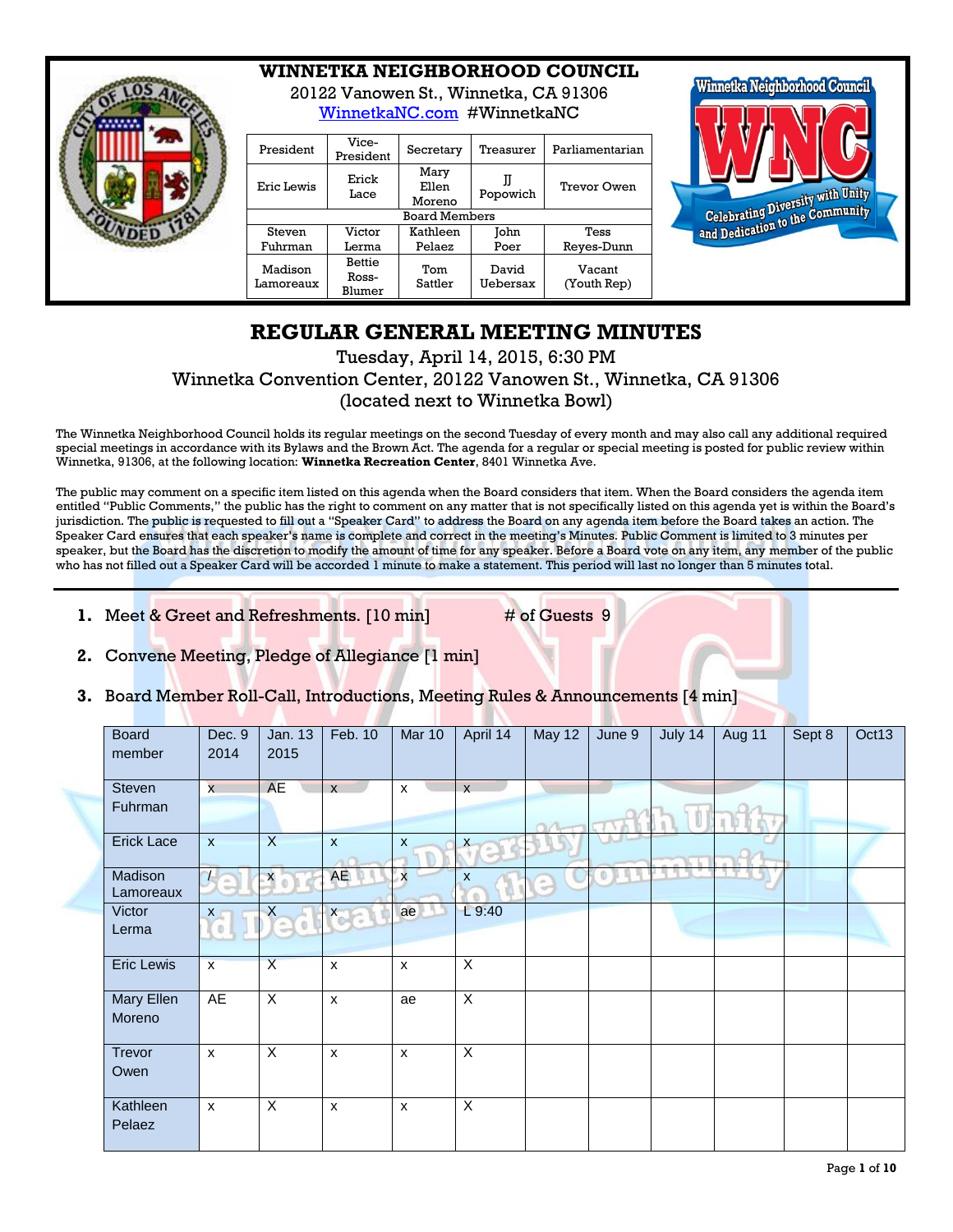| John Poer                            | $\boldsymbol{\mathsf{x}}$ | X              | X              | X                  | X                         |  |  |  |
|--------------------------------------|---------------------------|----------------|----------------|--------------------|---------------------------|--|--|--|
| JJ Popowich                          | $\boldsymbol{\mathsf{x}}$ | $\pmb{\times}$ | X              | ae                 | Le                        |  |  |  |
| <b>Tess Reyes-</b><br>Dunn           | $\mathsf{x}$              | $\pmb{\times}$ | $\pmb{\times}$ | $\pmb{\mathsf{X}}$ | X                         |  |  |  |
| <b>Bettie Ross-</b><br><b>Blumer</b> | $\boldsymbol{\mathsf{x}}$ | AE             | AE             | $\mathsf{x}$       | X                         |  |  |  |
| <b>Tom Sattler</b>                   | $\boldsymbol{\mathsf{x}}$ | $\pmb{\times}$ | $\pmb{\times}$ | $\pmb{\chi}$       | X                         |  |  |  |
| David<br><b>Uebersax</b>             | $\pmb{\chi}$              | $\pmb{\times}$ | $\pmb{\times}$ | X                  | $\boldsymbol{\mathsf{X}}$ |  |  |  |
| total                                | 12                        | 11             | 12             | 11                 | 14                        |  |  |  |

- **4. Government Representative Updates:** The latest information from representatives of the offices of Mayor Garcetti, Councilman Bob Blumenfield (CM BB), Congressman Brad Sherman (CMN BS), State Senator Fran Pavley (S FP), State Assemblyman Matt Dababneh (ASM MD), the LAPD, LAFD, LAUSD, Dept. of Neighborhood Empowerment (DONE), Board of Neighborhood Commissioners (BONC), and any other local, state, or federal agencies in attendance. [5 min each, 20 min max]
	- **Officer Maldonado** introduced his partner-in-training Officer Jose Moreno.

Officer Maldonado works to reduce crime and the fear of crime in our area. The good news is there will be an Open House at Topanga Station April 26 from 8:00 to 12:00. Proceeds go to youth services. (9-20 years of age) This is a great alternative to keep kids off of the streets. Over 300 kids are involved. The city does not provide funding. Everything is done by fundraising. May 16- Salute to Kids March at Lanark Park 10am-2pm. Resource fair for the youth, dancers, face painting food, bike raffles. The officers left flyers for this event. Crime rates in Winnetka have gone up. Some statistics that he stated (since Jan 1) were as follows: Only 1 sexual assault, 8 street robberies, 15 aggravated assaults, many burglaries, 23 GTA. Protect your home and make it seem like someone is home by leaving on radio, etc. He brought flyers regarding home protection and talked about the importance of having video cameras. He reminded us to call 877 ASK-LAPD for non-emergencies, instead of calling the front desk of the police station. Neighborhood watch meets on the 2<sup>nd</sup> Thursday of the month at the station. All are welcome.

- **Jenny Portillo** They are about to begin budget deliberations. They will be asking constituents via an online survey about what their budget concerns are. April 25 at One Generation the Councilman will be there to talk to people. This Saturday Councilman Blumenfield will be at an Earth Day event put on by the Tarzana Neighborhood Council. David mentioned to Jenny that David Corral from the Parks and Rec was very helpful for our Spring Clean last week. Homeless situation at Runnymeade Park has been an issue. They are putting in timers for the bathrooms so they will lock at 10pm, which will hopefully dissuade the homeless. She is also trying to get lights at Quimby Park.
- **5.** Guest speaker: **Kurston Cook**, policy fellow with California Common Cause RE: Recommended reforms to the LA City matching funds program. He wants to raise awareness about their program regarding public financing to go to candidates. The goal is to have a decrease of outside contributions to elections. He showed a video. Public financing of campaigns is important so politicians respond more to public interests and not to their private donors. The video explained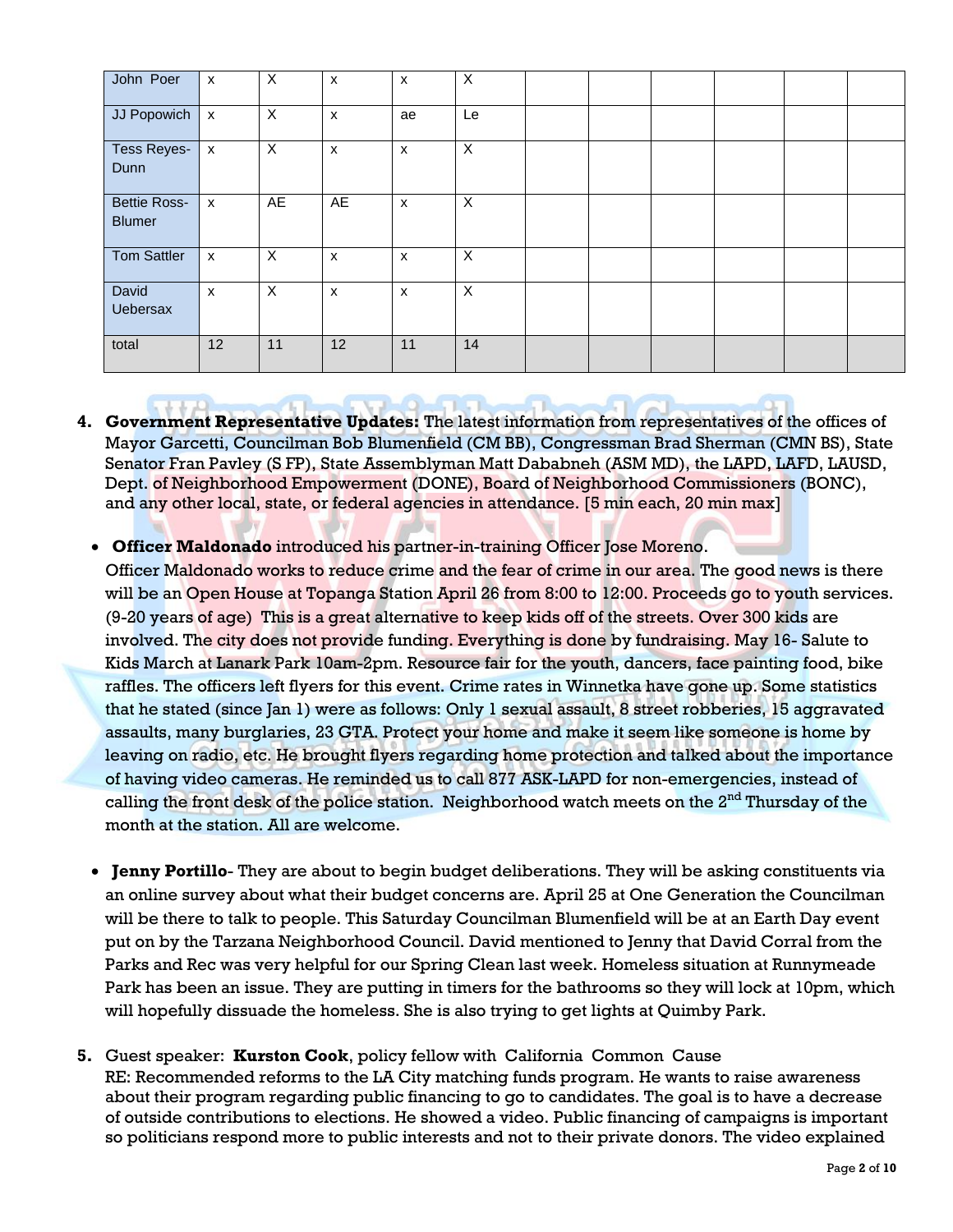how the system works. Candidates have to reach out to get small contributions which can be matched, doubled, or tripled by public funds. It brings the focus of the politicians back to the people they represent. Small donors are empowered. It helps to level the playing field financially for candidates running for public office. In addition, the candidates can spend more time on important issues and not simply fundraising. Kurston answered questions from the board and guests. Eric Lewis offered to put info on our website.

**6. Public Comments:** Comments from the public on any items not specifically listed on this agenda. Board Members should not address or discuss these comments other than to direct matters to the appropriate Winnetka NC committee or other government agency. [3 min each, 15 min max]

## **7. President's Report** (Lewis) [4 min]

• He watched the Mayors State of the City address and summarized some of the major points as follows: 70,000 new jobs. Credit is up. He has created new initiatives. Clean Streets Initiative-5000 new trash cans put around the city. He will be providing cleanliness reports. Overall crime is lowest since 1949. Cameras will be on every police officer. He will be assigning officers to housing units for 5 month periods so they can really get to know the populations. Adding 5 new rail lines. We have 3 billion dollars in federal money coming for transportation. We will be making major improvements and additions to LAX. Uber and Lift can now pick up at airport. LA is the number one city in the US. \$10 million more will be invested for affordable housing. Drought – incentives to get rid of your grass lawn.

## **8. Vice-President's Report** (Lace) [2 min]

Chamber of Commerce wants to work with the Winnetka NC for events. One event may involve the Special Olympics. Some funds from youth that were not used may be used. Grand reopening for Winnetka Convention Center will be in September. II said we have money for shirts for board members and they can be bought quickly.

## **REGULAR COMMITTEE REPORTS & MOTIONS**

Discussion and board action is possible on the following Winnetka NC Committee reports.

### **9. Youth Advocacy Committee Report** (Owen) [2 min]

- YA Cmte meetings: 4th Thurs of each month, 6:30PM, Winnetka Child Care Center, 8361 Winnetka Ave., Winnetka
- YA Cmte Report: We have money to use because the money allocated for the Job Fair will not be used. There is already a job fair planned at Pierce College. The youth committee will be combined with the safety committee and their meeting date will be changed to first Thursday of the month at Limerick.

## **10. Outreach & Social Media Committee Report** (Lewis) [6 min]

- OSM Cmte meetings: 4<sup>th</sup> Tue of each month, 7:00PM, Winnetka Convention Center.
- Community committee members needed. Contact the board president if interested.
- Kathleen announced the upcoming 2015 Lecture Series, Part 2
	- Child Safety in the Home
	- Tuesday, April 28<sup>th</sup> 7pm

Please join us for a free lecture from Paul Semerjian, LAFD (retired) She has a flyer that she can email. It is on our social media accounts.

Some other upcoming speakers, who were former Winnetka NC board members, are Greg Sullivan who will be talking about drought tolerant plants and Natasha, who will talk about financial planning and retirement.

Kathleen created a tri-fold flyer about the Winnetka NC to inform the community about who we are and what we do. We will be making copies and distributing them at various locations.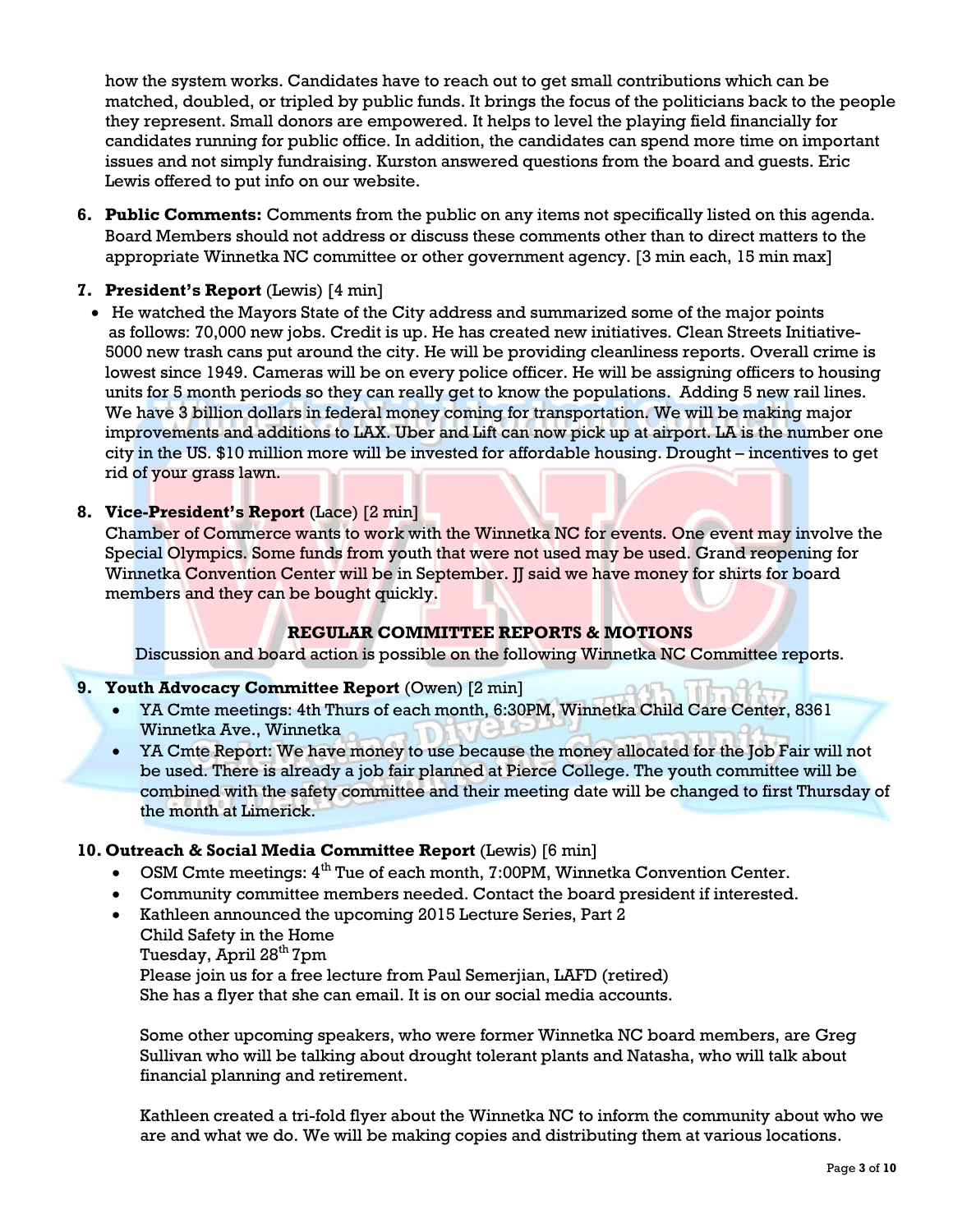## **11. Public Works & Transportation Committee Report** (Uebersax) [16 min]

- PWT Cmte meetings: 4th Mon of each month, 7PM, Limerick Avenue Elementary School, 8530 Limerick Ave., Winnetka.
- PWT Committee Report
- Report regarding the PWT 'Spring Cleaning' event held on April 11. It was successful. He wants to get the date for next year's Spring Clean out early so that schools and other councils can get involved.
- Report on discussions about the regional issues which may benefit from collaboration with adjoining NC's:[4 min ]
	- Parthenia Street 'Traffic Calming' and 'Road Diet'
	- Traffic signalization and related issues in the West Valley, relating to the new Orange Line extension
- Report on status of Neighborhood Blitz and WNC collaboration with CD3 and Bureau of Street Services: Bettie thanked Jenny for the extension from her office to spend the 50000 from Zine. All sidewalks have been done along mason Winnetka and Saticoy and Vanowen. Tree trimming is continuing through June.
- Report on correspondence being prepared for submission to elected officials and applicable agencies regarding the following items [ 4 min ]
	- Regarding impact of development density on utilities infrastructure, and resources such as water and energy at a time of conservation. They are putting in all these new developments without considering the impact on water and power. There seems to be a disconnect. There needs to be a resource analysis when a new population is being built in an area that may not be able to handle it. This includes fire and police services. Slowing down development is a way to conserve water. David thanked all his committee members for their hard work.
	- Preparation of Letter regarding Metro Bus service in Winnetka and surrounding areas on Sundays and holidays. We want service on these days. Holly said there are no north/south bus transport systems in Winnetka on Sundays. We are just asking for any public transport on Sundays and holidays. The use of DASH is important with so much new development.
	- Eric Lewis thanked David f or his successful Spring Clean.
	- May meeting may be adjusted to early June. We will let everyone know when date is set.

## **RAD Unit 12. Planning & Land Use Management Committee Report** (Popowich) [6 min]

- PLUM Cmte meetings: 3<sup>rd</sup> Tue of each month, 6:30PM, Winnetka Convention Center.
- PLUM Cmte Report Continuing adjudication about how to vote on "The Pit". The current owner wants to build what the previous owner wanted before it was polished down. The developer is a polished presenter. The committee will take a position after further review. The community will really have to stick together for this fight. In May they will bring something for the board to take action. Their next committee meeting will have further discussion of the pit and a Verizon cell phone tower on a building.

## **13. Public Safety Committee Report** (Pelaez) [6 min]

- Public Safety Cmte meetings:  $3<sup>rd</sup>$  Tues of each month, 6:30PM, Limerick Elementary School, 8530 Limerick Ave.,Winnetka
- PS Cmte Report: Didnt have a quorum at last meeting. Public Safety is up and running again. A special meeting will be called for the first week of May to set a permanent regular meeting time. We will also discuss hosting a blood drive for the American Red Cross at Winnetka Convention Center and perhaps it will include an incentive such as a free game of bowling. Would like to spend funds to provide advertising and give-aways for the drive, with our logo on them. The meetings will be combined with the youth meetings to be held on the first Thursday of the month at Limerick Elementary.
- Discussion and possible action regarding spending up to \$2000 for promotional items for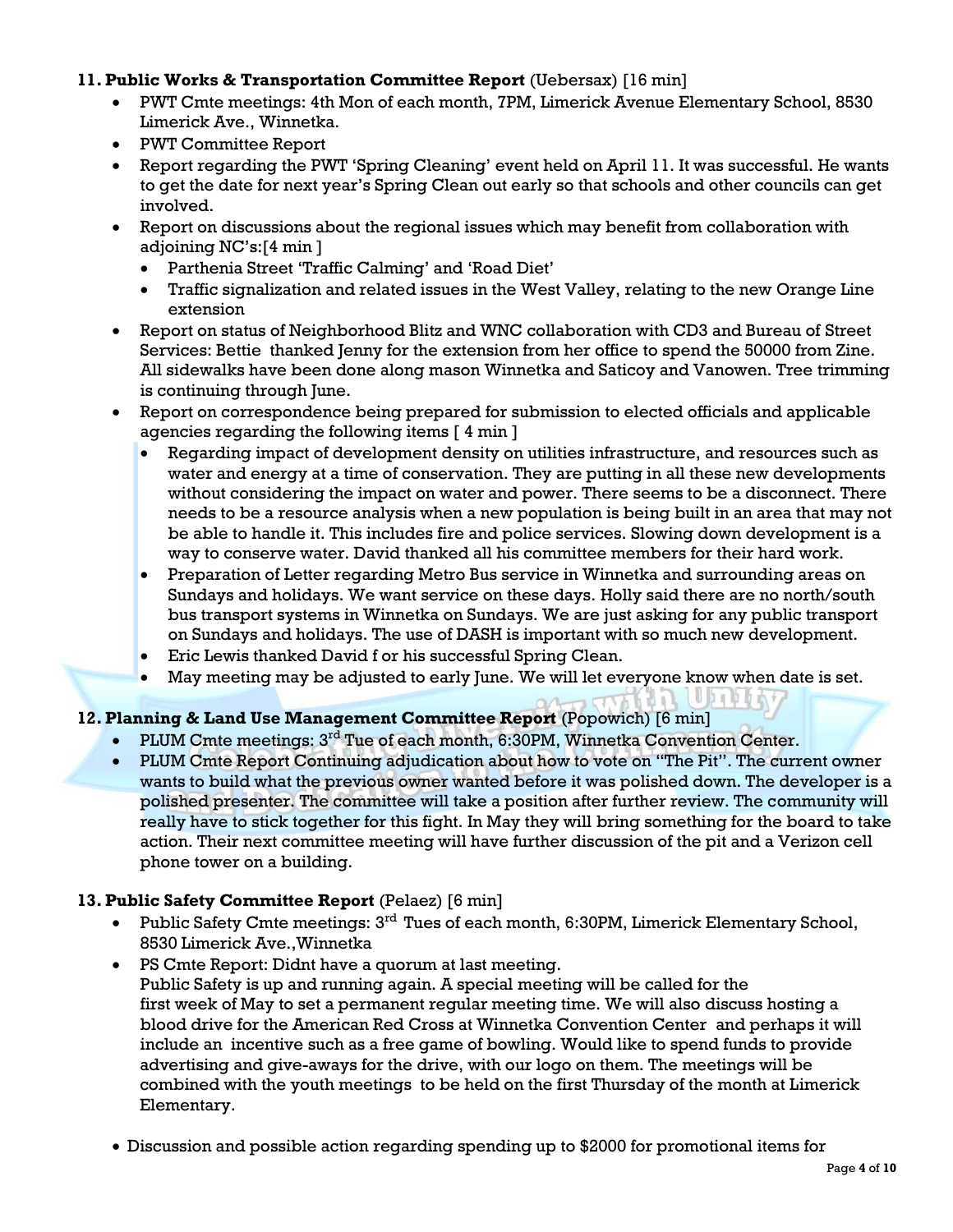dispersal at the blood drive and future council events. For example, 20 first aid kits to first 20 donors and emergency kits with our name on it. Kathleen presented quotes and various options for first aid kits.

Kathleen made a motion that their public safety committee wants to reallocate \$2000 funds intended for the Public Safety fair to the funding for promotional items for the blood drive and possible future use, including 24 large emergency kits and 500 small emergency kits. Mary Ellen seconded the motion: **WNC-2015-041415-01**

| <b>Board Member</b>        | Yes                       | <b>No</b> | <b>Abstain</b> | <b>Recused</b> | Absent                    | Ineligible |
|----------------------------|---------------------------|-----------|----------------|----------------|---------------------------|------------|
| <b>Fuhrman, Steven</b>     | $\boldsymbol{x}$          |           |                |                |                           |            |
| Lace, Erick                | $\mathsf{X}$              |           |                |                |                           |            |
| <b>Madison Lamoreaux</b>   | $\boldsymbol{x}$          |           |                |                |                           |            |
| Lerma, Victor              |                           |           |                |                | $\boldsymbol{\mathsf{X}}$ |            |
| Lewis, Eric                | $\mathbf x$               |           |                |                |                           |            |
| <b>Moreno, Mary Ellen</b>  | $\boldsymbol{\mathsf{x}}$ |           |                |                |                           |            |
| <b>Owen, Trevor</b>        | $\boldsymbol{x}$          |           |                |                |                           |            |
| Pelaez, Kathleen           | $\boldsymbol{\mathsf{x}}$ |           |                |                |                           |            |
| Poer, John                 | $\boldsymbol{X}$          |           |                |                |                           |            |
| Popowich, JJ               | $\boldsymbol{\mathsf{x}}$ |           |                |                |                           |            |
| <b>Reyes-Dunn, Tess</b>    | $\boldsymbol{x}$          |           |                |                |                           |            |
| <b>Ross-Blumer, Bettie</b> | $\boldsymbol{\mathsf{x}}$ |           |                |                |                           |            |
| <b>Sattler, Tom</b>        | $\boldsymbol{x}$          |           |                |                |                           |            |
| <b>Uebersax, David</b>     | $\boldsymbol{\mathsf{X}}$ |           |                |                |                           |            |
| <b>Total</b>               | 13                        |           |                |                | $\mathbf{1}$              |            |

### **ADDITIONAL NEW & RETURNING AGENDA ITEMS**

Discussion and board action is possible on the following agenda items.

- **14.** Discussion and possible action regarding how the WNC can help Winnetka's homeless population. (Popowich) [10 min] **Tabled**
- **15.** Discussion and possible action regarding the NPG for Valley Village. (Lewis) [2min] **Tabled**
- **16.** Discussion and possible action regarding the NPG for One Generation Senior Symposium. (Lewis) **Remove this item**. We are already on the flyer.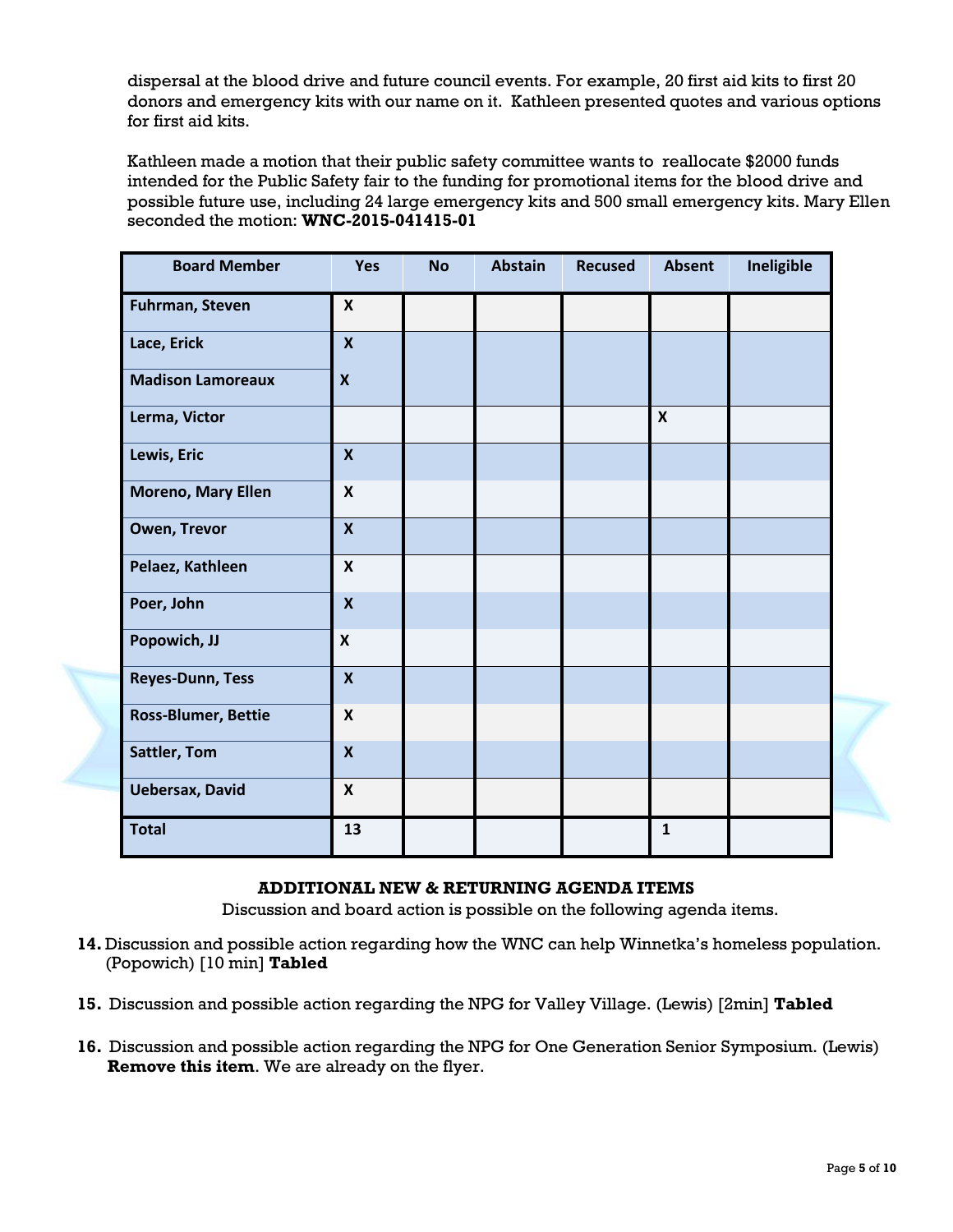### **ADDITIONAL REPORTS AND MOTIONS**

Discussion and board action is possible on the following reports.

- **17. Secretary's Report** (Moreno/Pelaez) [4 min]
	- Discussion and approval of the WNC Minutes for March10, 2015 **WNC-2015-041415-02**
	- Lace moved to approve and Tess seconded the motion.

| <b>Board Member</b>        | Yes                       | <b>No</b> | <b>Abstain</b>   | <b>Recused</b> | <b>Absent</b>      | Ineligible |
|----------------------------|---------------------------|-----------|------------------|----------------|--------------------|------------|
| Fuhrman, Steven            | $\boldsymbol{x}$          |           |                  |                |                    |            |
| Lace, Erick                | $\mathsf{X}$              |           |                  |                |                    |            |
| <b>Madison Lamoreaux</b>   | $\boldsymbol{x}$          |           |                  |                |                    |            |
| Lerma, Victor              |                           |           |                  |                | $\pmb{\mathsf{x}}$ |            |
| Lewis, Eric                | $\mathbf{x}$              |           |                  |                |                    |            |
| <b>Moreno, Mary Ellen</b>  | $\boldsymbol{\mathsf{x}}$ |           |                  |                |                    |            |
| Owen, Trevor               | $\pmb{\mathsf{x}}$        |           |                  |                |                    |            |
| Pelaez, Kathleen           | $\mathsf{x}$              |           |                  |                |                    |            |
| Poer, John                 | $\boldsymbol{x}$          |           |                  |                |                    |            |
| Popowich, JJ               |                           |           | $\boldsymbol{x}$ |                |                    |            |
| <b>Reyes-Dunn, Tess</b>    | $\mathsf{X}$              |           |                  |                |                    |            |
| <b>Ross-Blumer, Bettie</b> | $\boldsymbol{x}$          |           |                  |                |                    |            |
| Sattler, Tom               | $\boldsymbol{X}$          |           |                  |                |                    |            |
| <b>Uebersax, David</b>     | $\mathsf{X}$              |           |                  |                |                    |            |
| <b>Total</b>               | 12                        |           | $\mathbf{1}$     |                | $\mathbf{1}$       |            |

### **18. Parliamentarian's Report** (Owen/Ross-Blumer) [2 min]

No report

### **19. Treasurer's Report** (Popowich/Uebersax) [4 min]

- Update, discussion, and action regarding Winnetka NC finances as needed.
- Presentation of the Treasurer's Report including discussion and possible action to approve the February and March 2015 expenditure reports. (Popowich) [6 min]
- Motion: "The Winnetka NC Board has reviewed the February and March 2015 Monthly Expenditure Reports including the US Bank Statement for the months ending in Feb 2015 and March, 2015. The Board approves the reports and authorizes the Treasurer to submit the reports to DONE." **WNC-2015-041415-03** Erick moved to approve and Tess seconded.
- We need approval in the minutes for ink for secretary's computer for next month.
- We also need an agenda item to approve the funds for White Rabbit and Smart and Final. We need to get our stuff out of storage because we don't get equal funding from DONE monthly and we cannot pay ahead of time. We then get locked out of our storage due to lack of payment.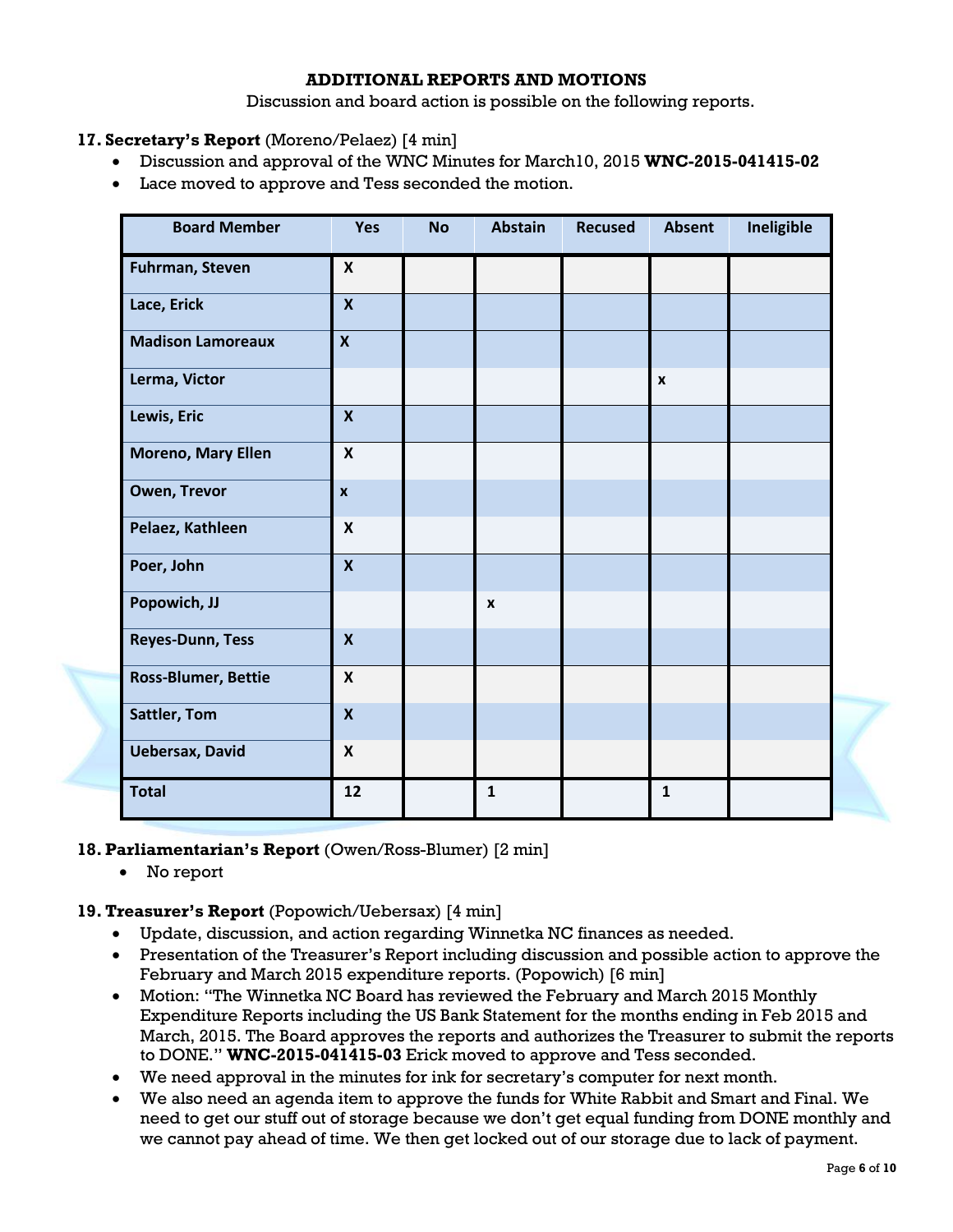| <b>Board Member</b>        | Yes                       | <b>No</b> | <b>Abstain</b> | <b>Recused</b> | <b>Absent</b>      | Ineligible |
|----------------------------|---------------------------|-----------|----------------|----------------|--------------------|------------|
| Fuhrman, Steven            | $\pmb{\mathsf{X}}$        |           |                |                |                    |            |
| Lace, Erick                | $\boldsymbol{\mathsf{x}}$ |           |                |                |                    |            |
| <b>Madison Lamoreaux</b>   |                           |           |                |                | $\boldsymbol{x}$   |            |
| Lerma, Victor              |                           |           |                |                | $\pmb{\mathsf{x}}$ |            |
| Lewis, Eric                | $\boldsymbol{x}$          |           |                |                |                    |            |
| <b>Moreno, Mary Ellen</b>  | $\boldsymbol{\mathsf{x}}$ |           |                |                |                    |            |
| Owen, Trevor               | $\boldsymbol{\mathsf{x}}$ |           |                |                |                    |            |
| Pelaez, Kathleen           | $\boldsymbol{\mathsf{X}}$ |           |                |                |                    |            |
| Poer, John                 | $\mathbf{x}$              |           |                |                |                    |            |
| Popowich, JJ               | $\boldsymbol{\mathsf{X}}$ |           |                |                |                    |            |
| <b>Reyes-Dunn, Tess</b>    | $\boldsymbol{\mathsf{X}}$ |           |                |                |                    |            |
| <b>Ross-Blumer, Bettie</b> | $\boldsymbol{\mathsf{X}}$ |           |                |                |                    |            |
| <b>Sattler, Tom</b>        | $\boldsymbol{X}$          |           |                |                |                    |            |
| <b>Uebersax, David</b>     | $\pmb{\mathsf{X}}$        |           |                |                |                    |            |
| <b>Total</b>               | 12                        |           |                |                | $\overline{2}$     |            |

## **20.Budget & Finance Committee**

- Discussion and possible action regarding updating the protocols for setting the NPG portion of the WNC budget. (Lewis) 15 minutes
- Discussion and possible action regarding budget preparation. (Lewis) 10 min

## **21. Rules, Elections, & By-Laws Committee** (Lewis) [ 2 min]

- Discussion and possible action regarding updates to the WNC Bylaws and Rules. We met last night and reviewed the board rules and bylaws. Minor changes were made to the bylaws such as adding assistants for parliamentarian, secretary, and treasurer. We also updated current names of committees. IJ presented the document on the screen for all to understand and give input regarding changes. The revised document will be submitted to DONE and will be available on our website upon approval.
- David explained that DONE says that if our meetings of sub committees have 5 or more board members than it is considered to be a subcommittee meeting and joint board meeting. This opens up a can of worms as far as quorums and decisions go. Eric has emailed several questions regarding this issue to DONE and is awaiting a response.
- Motion to approve bylaws as changed. Erick moved to approve and Trevor seconded. Approval of Rules will be tabled. May will be theory of budget and June will be hard numbers.
- $\bullet$

## **22.Business Relations Ad-Hoc Committee** (Lace) [2 min]

The Ad Hoc Committee urges the approval of the following motion: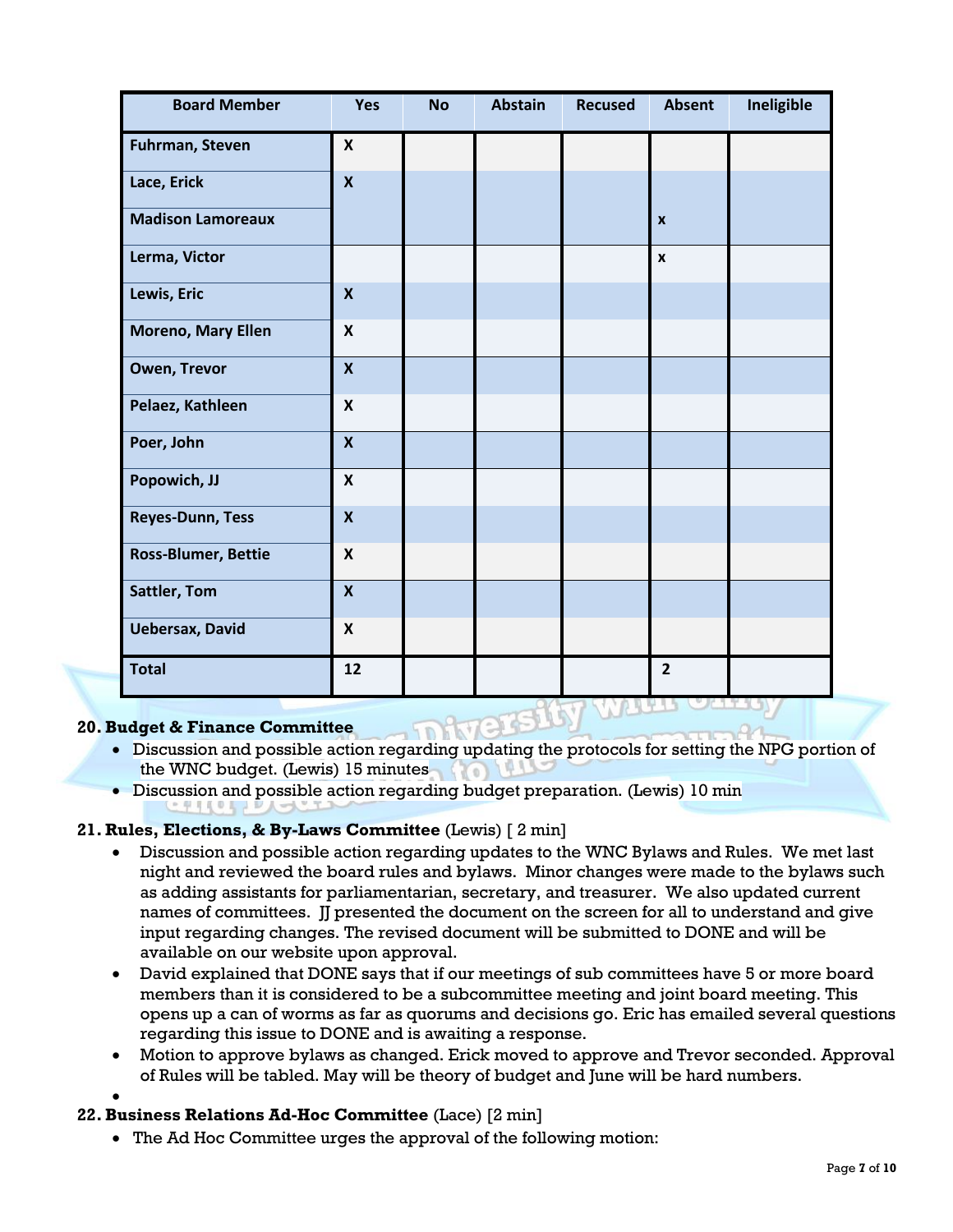The Winnetka Neighborhood Council supports the Los Angeles Raise the Wage proposals from both Los Angeles Mayor Eric Garcetti and LAANE to raise the wage level in the City of Los Angeles. We additionally support the addition of a "wage theft" provision and a "sick time" provision.

- The two proposals were similar. I recused himself from the conversation because he works for a firm that has investments in Los Angeles and cannot be part of the discussion that may affect Los Angeles retirement investments.
- Trevor made the motion and John seconded the motion listed above. **WNC-2015-041415-04** Discussion: To support means that Kathleen will be writing a CIS and submitting it to the LA City Council. David did not receive the email regarding the Ad Hok meeting. John said that the discussion in the past centered around supporting the idea of the proposals, but not to back a specific proposal. These two proposals may be merged in the proceedings. David is opposed to the idea. The minimum wage is for entry level jobs. Steven thinks a wage should be decided between an employer and employee and not mandated by law. Mandating a minimum wage that high cheapens the college degree. He is against it for these reasons. As minimum wage goes up, the cost is passed on to the consumer and brings down our spending power. Trevor thinks we should get behind Mayor Garcetti's initiative. Tom feels sorry for the business people. Retired people are going to suffer because things will be going up. Erick Lace said a family of three is in poverty at the minimum wage. John has experience working in negotiations with unions and employers. Any employer is going to pay the least amount that he can to his employees. He thinks we need something in place. This is a complex situation. He thinks something should be put into place. Imelda thanked the council. II returned to the meeting.

**Contract Contract Contract** 

**Sept 11** 

**THE REAL PROPERTY AND INCOME.** 

| <b>Board Member</b>        | Yes                       | <b>No</b>               | <b>Abstain</b> | <b>Recused</b> | <b>Absent</b> | Ineligible |  |
|----------------------------|---------------------------|-------------------------|----------------|----------------|---------------|------------|--|
| Fuhrman, Steven            |                           | $\pmb{\mathsf{x}}$      |                |                |               |            |  |
| Lace, Erick                | $\boldsymbol{x}$          |                         |                |                |               |            |  |
| <b>Madison Lamoreaux</b>   | $\boldsymbol{\mathsf{X}}$ |                         |                |                |               |            |  |
| Lerma, Victor              |                           |                         |                |                | $\pmb{\chi}$  |            |  |
| Lewis, Eric                |                           | $\mathbf{x}$            |                |                |               |            |  |
| Moreno, Mary Ellen         | $\boldsymbol{x}$          |                         |                |                |               |            |  |
| Owen, Trevor               | $\boldsymbol{x}$          |                         |                |                |               |            |  |
| Pelaez, Kathleen           | $\boldsymbol{x}$          |                         |                |                |               |            |  |
| Poer, John                 | $\mathbf{x}$              |                         |                |                |               |            |  |
| Popowich, JJ               |                           |                         |                | $\pmb{\chi}$   |               |            |  |
| <b>Reyes-Dunn, Tess</b>    | $\boldsymbol{X}$          |                         |                |                |               |            |  |
| <b>Ross-Blumer, Bettie</b> | $\boldsymbol{\mathsf{x}}$ |                         |                |                |               |            |  |
| <b>Sattler, Tom</b>        |                           | $\boldsymbol{x}$        |                |                |               |            |  |
| <b>Uebersax, David</b>     |                           | $\boldsymbol{x}$        |                |                |               |            |  |
| <b>Total</b>               | 8                         | $\overline{\mathbf{4}}$ |                | $\mathbf{1}$   | $\mathbf{1}$  |            |  |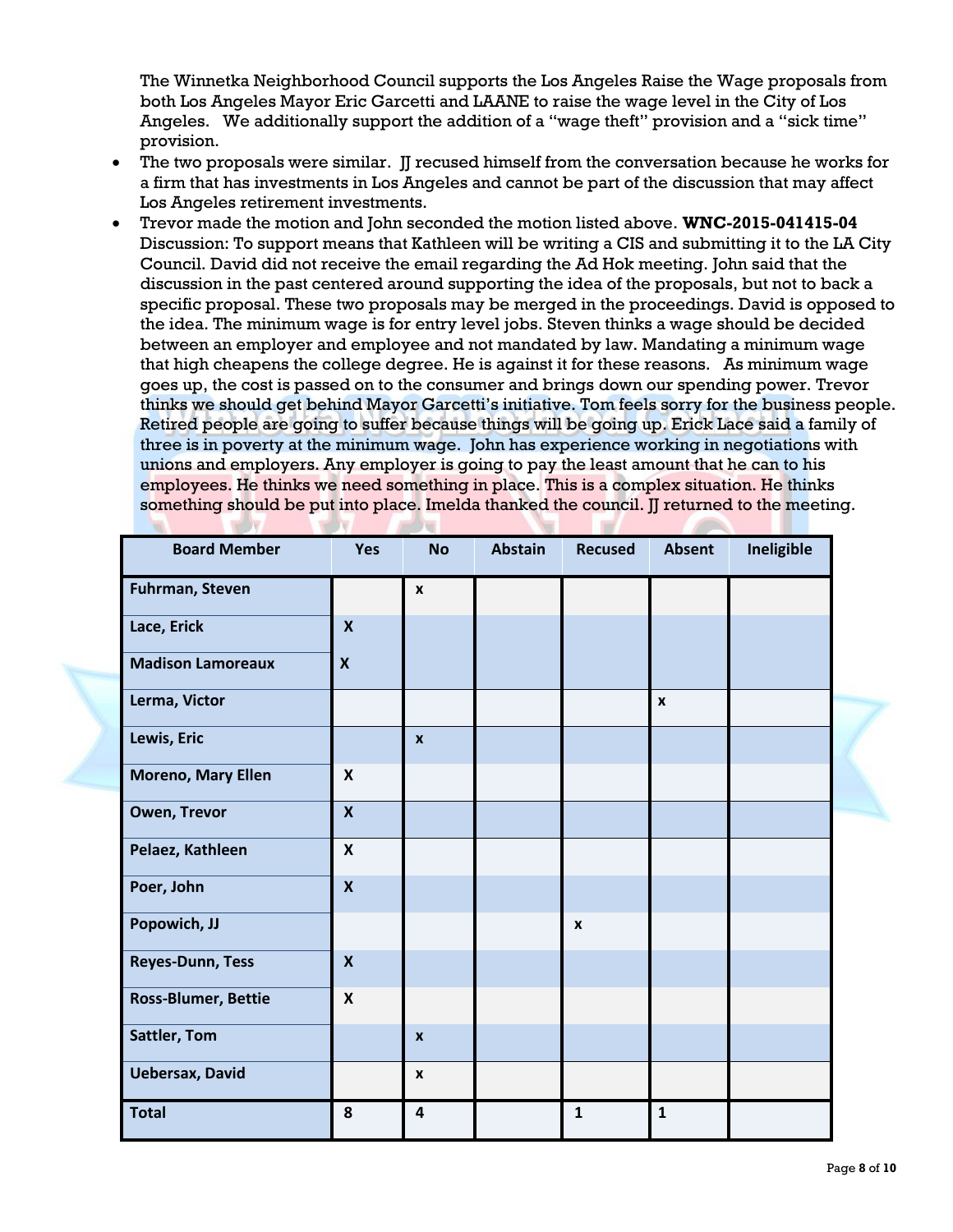#### **23. LA DWP Committee/Memorandum of Understanding Cmte Representative** (Uebersax) [4 min]

- LADWP Cmte/MOU Cmte meetings: 1<sup>st</sup> Sat of each month, 8:30AM, 6501 Fountain Av., Hollywood
- **24. LA Neighborhood Councils Coalition (LANCC) Representative** (Uebersax) [4 min]
	- LANCC meetings: 1<sup>st</sup> Sat of each month, 10:00AM, 6501 Fountain Ave., Hollywood
- **25.Valley Alliance of Neighborhood Councils (VANC) Representatives** (Lewis/vacant-alt) [2 min]
	- VANC meetings:  $2^{nd}$  Thur of each month, 6:30PM, Sherman Oaks Hospital,  $1^{st}$  fl. Conference rm.

deliberheed Council

- **26. Good of the Order** [2 min] Victor thanked David and Bettie for doing a great job.
- **27. Future Agenda Items & other Calendar Events** [2 min]

Approval of ink for the presidents.

mnet

**28.Adjournment 10:04**

Members of the public may request and receive, without undue delay, copies of any documents that are distributed to the Board, unless there is a specific exemption under the Public Records Act that prevents the disclosure of the record. (Govt. Code § 54957.5)

The Winnetka Neighborhood Council complies with Title II of the Americans with Disabilities Act and does not discriminate on the basis of any disability. Upon request, the Winnetka Neighborhood Council will provide reasonable accommodations to ensure equal access to its programs, services, and activities. Sign language interpreters, assistive listening devices, or other auxiliary aids and/or services may be provided upon request. To ensure the availability of services, please make your request at least 3 business days (72 hours) prior to the meeting you wish to attend by contacting the Neighborhood Council Secretary at 818-718-0629, or please send an e-mail that states the accommodations that you are requesting to **mmoreno@winnetkanc.com**.

*SI REQUIERE SERVICIOS DE TRADUCCION, FAVOR DE NOTIFICAR A LA OFICINA 3 Dias de trabajo (72 horas) ANTES DEL EVENTO. SI NECESITA AYUDA CON ESTA AGENDA, POR FAVOR LLAME A NUESTRA OFICINA AL (310) 562-3268.*

#### **PROCESS FOR RECONSIDERATION**

The Board may reconsider and amend its action on items listed on the agenda if that reconsideration takes place immediately following the original action or at the next regular meeting. The Board, on either of these two days, shall: (1) Make a Motion for Reconsideration and, if approved, (2) hear the matter and Take an Action.

If the motion to reconsider an action is to be scheduled at the meeting following the original action, then two items shall be placed on the agenda for that meeting: (1) A Motion for Reconsideration on the described matter and (2) a {Proposed} Action should the motion to reconsider be approved. A Board member who has previously voted on the prevailing side of the original action taken can only make a motion for reconsideration.

If a motion for reconsideration is not made on the date the action was taken, then a Board member on the prevailing side of the action must submit a memorandum to the Secretary identifying the matter to be reconsidered and a brief description of the reason(s) for requesting reconsideration at the next regular meeting. The aforesaid shall all be in compliance with the Brown Act.

#### **PROCESS FOR FILING A GRIEVANCE**

Any grievance by a Stakeholder must be submitted in writing to the Secretary of the Board of Directors. The Secretary shall then within no more than 30 days refer the matter to an ad-hoc grievance panel comprised of 3 Stakeholders who are randomly selected by the Council Secretary from a list of Stakeholders who have previously expressed an interest in serving from time to time on such a grievance panel. The Secretary will coordinate a time and a place, not to exceed 10 days, for the panel to meet with the person(s) submitting a grievance and to discuss ways in which the dispute may be resolved.

Thereafter, a panel member shall promptly prepare a written report to be forwarded by the Secretary to the Board to be heard at the next board meeting outlining the panel's collective recommendations for resolving the grievance. The Board of Directors may receive a copy of